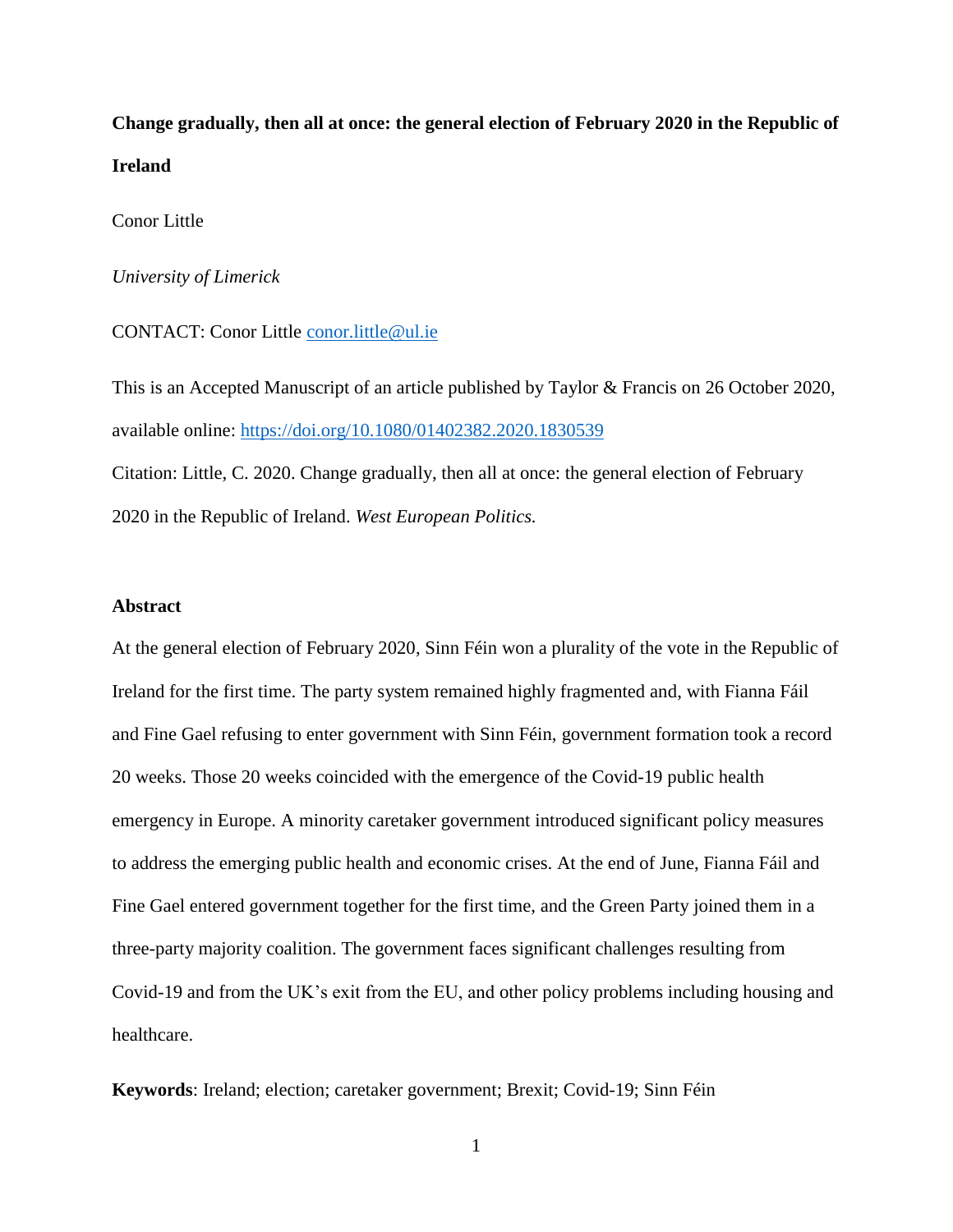### **Introduction**

In the 2010s, the Irish party system retained some of its core characteristics despite highly volatile elections. The election of February 2020 was characterised by less inter-party volatility than the 2011 or 2016 elections, but it pushed the Irish party system across some important thresholds. Sinn Féin became the largest party by vote share for the first time, failing to become the largest party in the Dáil (lower house) because it underestimated its own electoral potential and therefore selected too few candidates. The results led to a long government formation period, in common with several other recent elections in Europe (see Eberl *et al.* 2020; Rodon 2020; Pilet 2020). Fianna Fáil and Fine Gael each refused to countenance entering government with Sinn Féin, and so they were forced to form a government coalition with one another – another first for the Irish party system. The Green Party's participation in the coalition gave the new government a majority in the Dáil.

More than ever before, government and opposition are divided along right–left lines, suggesting that Irish exceptionalism in the structure of its party politics may be coming to an end. But in the first months of the new legislature, ordinary politics was largely subsumed by the emergence of the Covid-19 crisis, which presented a hard test of Ireland's caretaker institutions and is one of several significant challenges facing the new government.

# **Background to the election**

The general elections of 2011 and 2016 in Ireland were volatile and even seismic, yet the Irish party system remained within some of its distinctive parameters: it continued to be weighted towards the centre-right and structured around competition between Fine Gael and Fianna Fáil to lead government coalitions with smaller parties. In 2016, some of the electoral results of the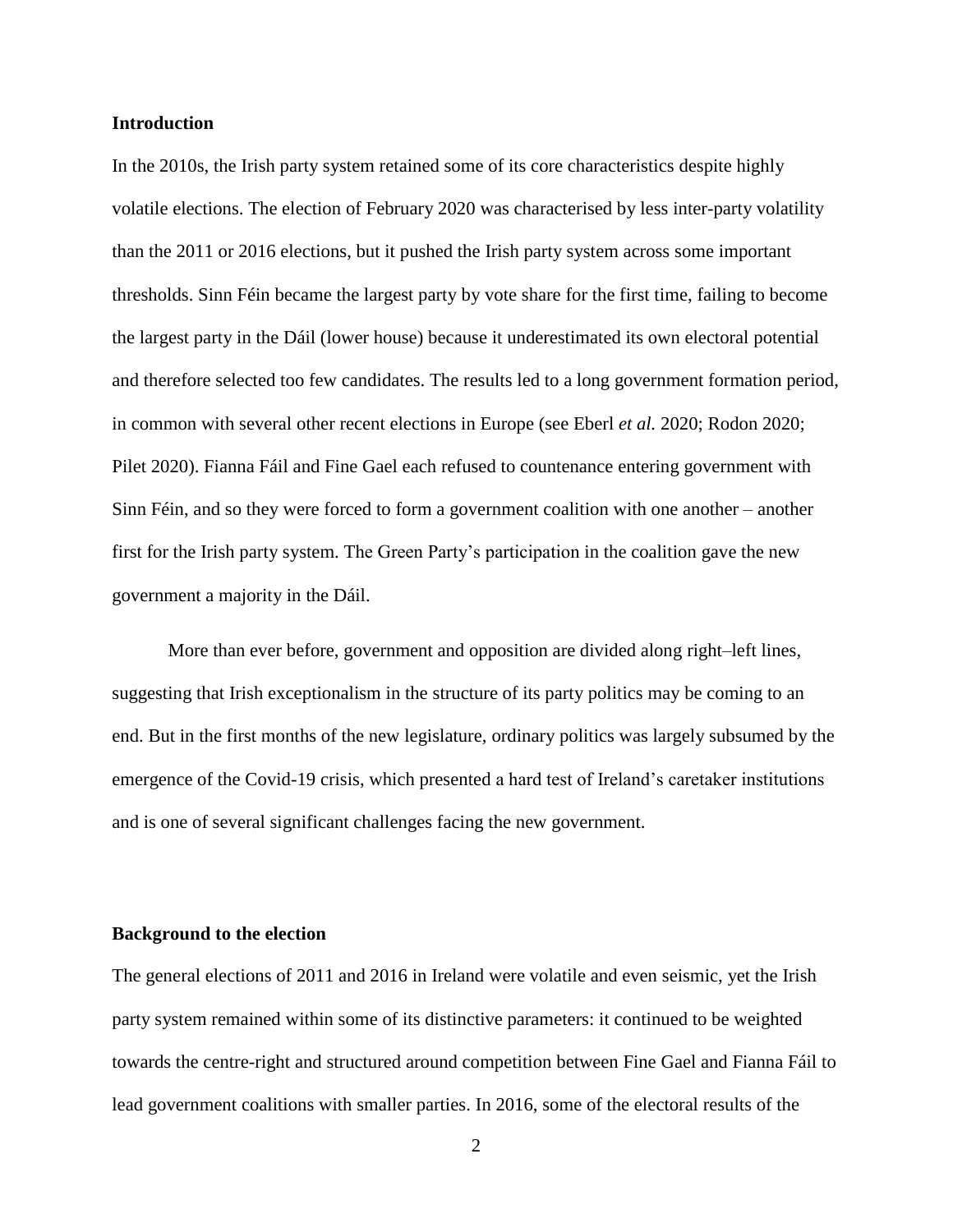earthquake election of 2011 were reversed, partly or in full: Fine Gael's results reverted to being within their normal range, Labour's electoral success turned out to be transitory, and Fianna Fáil recovered some ground (Little 2011, 2017; Little and Farrell, in press).

The governing arrangement that emerged ten weeks after the 2016 election – Fianna Fáil's abstention on budgetary and confidence issues to support a minority coalition of Fine Gael and some non-party ('Independent') TDs (MPs) endured for four years. Its surprising stability was underpinned by the unfolding Brexit process; indeed, the threat posed to Ireland by Brexit was the reason given by Fianna Fáil leader Micheál Martin for extending his support for the government through 2019. And for most of the coalition's lifespan, neither Fianna Fáil nor the non-party TDs who supported the government had a strong electoral incentive to defect from the arrangement, especially after Fine Gael replaced Enda Kenny with Leo Varadkar as party leader and Taoiseach (premier) in mid-2017, giving the party a sustained boost in public support and a clear lead over Fianna Fáil in opinion polls until early 2019 (Louwerse and Müller 2020).

Sinn Féin changed its leader too, in February 2018. After 34 years as party leader, Gerry Adams stepped down and was succeeded by Mary Lou McDonald. The party had grown fairly steadily over the previous two decades, but upon McDonald assuming the leadership, it experienced some setbacks: its candidate came only fourth in the presidential election in October 2018 and in mid-2019 it lost half of its councillors at local elections and two of its three seats in the European Parliament.

Economic and fiscal indicators were strong in 2019 and early 2020, but there were also clear threats posed by Brexit and international pressure for corporate tax reform. As the economy had recovered, healthcare and housing had taken the place of unemployment and the economy as the public's main concerns (Collins 2020; European Commission 2020).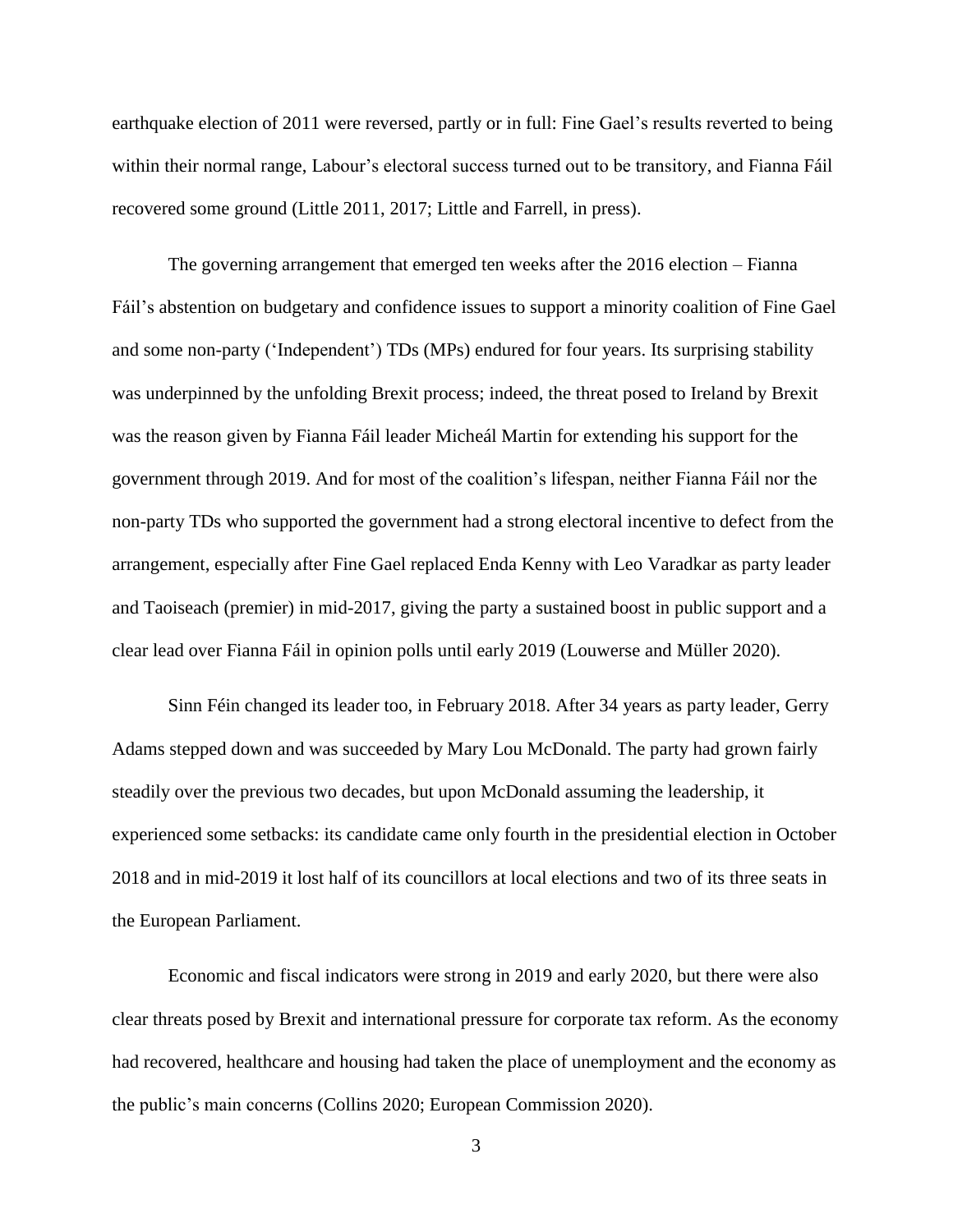Inside the Houses of the Oireachtas (parliament), the most significant changes were a result of the small size of the minority coalition, which commanded little more than one third of Dáil seats. While Fianna Fáil was bound to support the government on confidence and budget issues, it was under no such obligation on many other issues, leading to regular defeats for the government in parliament. Fifteen Private Members' Bills (PMBs) were enacted during the 32nd Dáil, compared to just 41 that had been enacted between 1923 and 2015 (Houses of the Oireachtas 2020*a*). Oireachtas committees adopted substantial reports that garnered cross-party support and informed government policy on issues including healthcare and climate change.

The government's position became precarious in late 2019. In one of four bye-elections held on 29 November, Sinn Féin won a seat that Fine Gael had previously held. The government defeated by 56 votes to 53 a confidence motion in the housing minister in early December, thanks to the support of three Independents who wished to avoid an election. However, the government's prospects were dim: after the vote, one Fianna Fáil TD said that he would not abstain again on a confidence motion and a Fine Gael TD resigned in order to take up a position in an EU Commissioner's *cabinet*, having double-jobbed for the European People's Party in Brussels for two years while claiming a TD's salary and expenses.

With record numbers of patients waiting for treatment in accident and emergency units in January, 750,000 people on public waiting lists, and with the costs of a new National Children's Hospital rising rapidly, an opposition Independent TD said that he would move a motion of noconfidence in the health minister within weeks. Thus, it was with a significant defeat in prospect (O'Malley 2019) that the Taoiseach indicated in a radio interview on Sunday 12 January that he would ask for the Dáil to be dissolved; the dissolution followed on 14 January, with the election set for Saturday 8 February. A general election on a Saturday was a new departure for Ireland,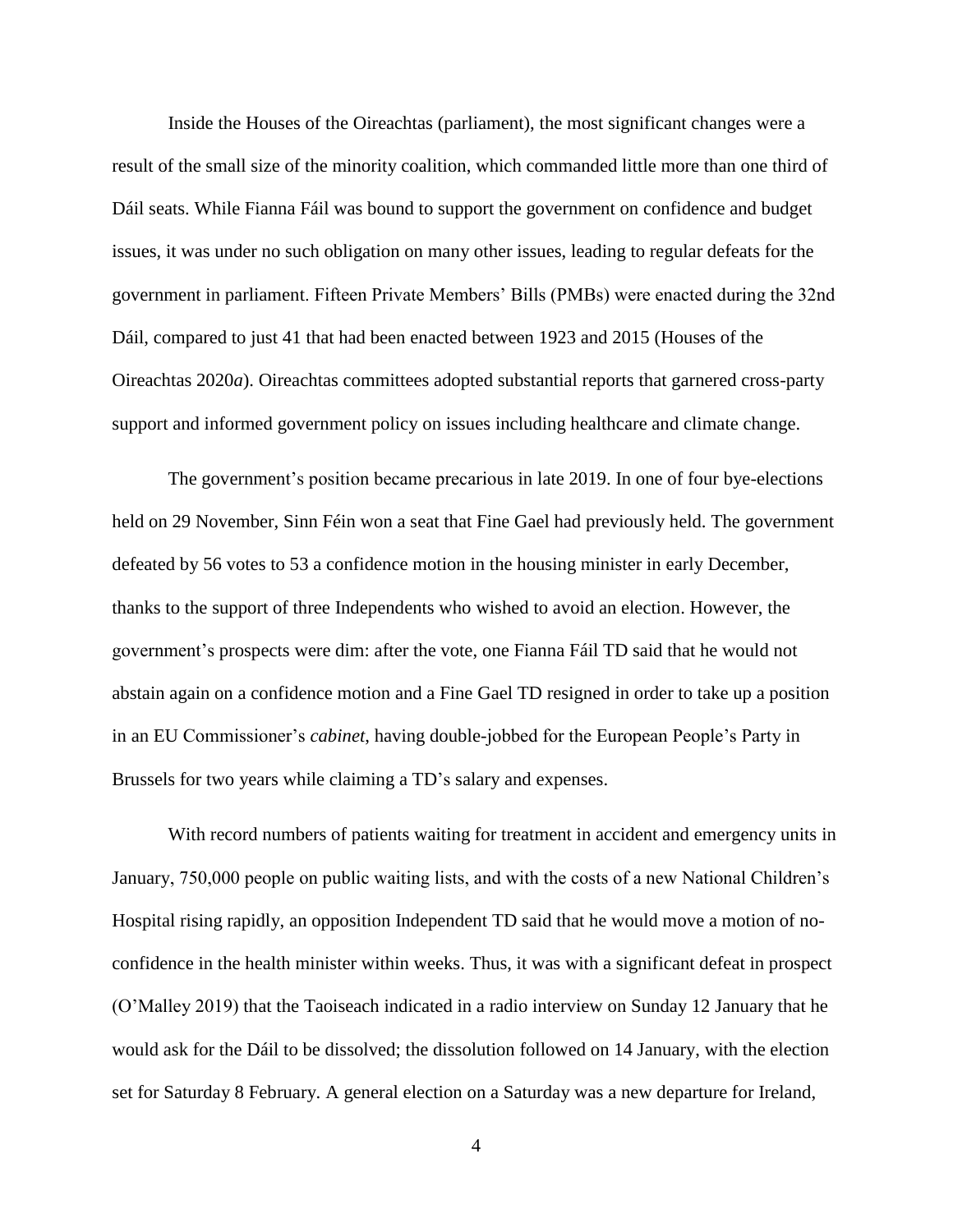with the closest precedent being the pre-independence UK general election of 1918. When nominations closed on 22 January, 531 candidates were to compete for 159 seats.

Sinn Féin succeeded in setting the campaign agenda and it won the social media campaign with an 'anti-elite populist narrative' (Park and Suiter in press). Its opposition to planned increases in the age at which retirees could draw a State pension put its rivals on the back foot and made it the surprise issue of the campaign. Its housing policies, too, were distinct from Fianna Fáil's and Fine Gael's and appealed to young people. They placed a heavy emphasis on state intervention and spending and they were delivered by a housing spokesperson who was seen as credible (Taylor and Leahy 2020). Around 10,000 people were homeless and this issue became even more salient when, in the first days of the campaign, a mechanical digger that a state agency was using to remove tents inflicted life-changing injuries on a homeless man in Dublin.

Ireland's relationship with the UK impinged on the election in several ways. Fine Gael faced criticism in early January about a planned State event that would include commemoration of members of Ireland's pre-independence (pre-1922) police forces. Just before the election was called, Sinn Féin agreed to re-establish the executive in Northern Ireland – it having been in abeyance for three years – in which they would share power with four other parties, potentially broadening its appeal.

However, Brexit, which had consumed much political attention during the  $32<sup>nd</sup>$  Dáil, featured very little on the agenda. The Withdrawal Agreement had been struck between the EU and the UK in late 2019 and following the UK general election in December (Prosser 2020), the UK's exit from the EU was set for 31 January. Ultimately, Brexit was not an influential issue at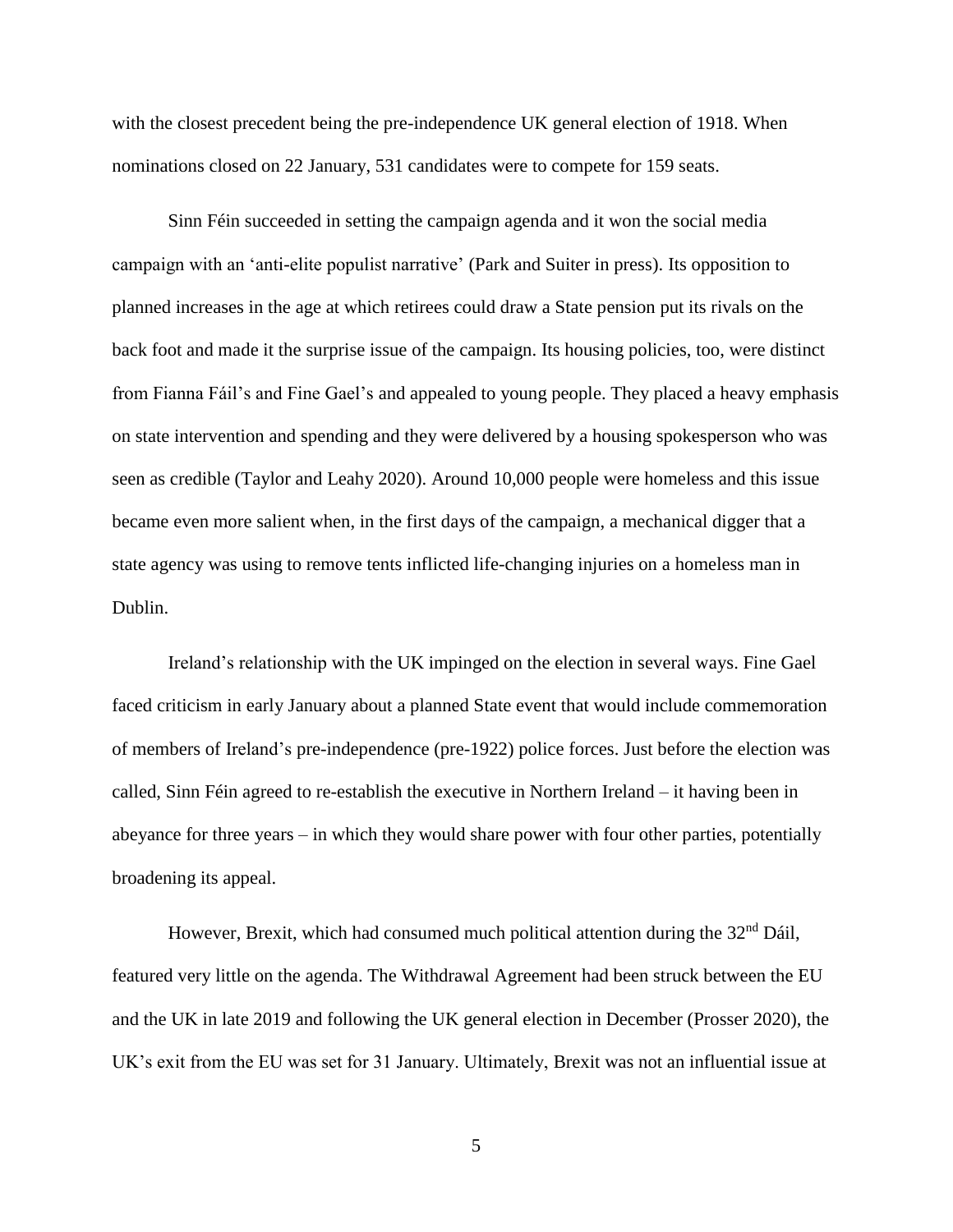the polls (Collins 2020) and this was to the disadvantage of Fine Gael, which was perceived to have handled it competently.

Fine Gael and Fianna Fáil ruled out coalition with Sinn Féin. Fianna Fáil also ruled out coalition with Fine Gael, but Fine Gael remained open to coalition with Fianna Fáil. Sinn Féin said that it would speak with all parties and unlike in 2016, it did not rule out being a junior coalition partner; it did make a referendum on unity between Ireland and Northern Ireland a precondition for participation in government.

On the left, Solidarity (formerly the Socialist Party and the Anti-Austerity Alliance) and People Before Profit continued to work together in an alliance. Under the Single-Transferable Vote system voters' lower-order preferences ('transfers') can be instrumental in electing candidates and this was reflected in parties' campaigns. Leftist parties urged voters to 'vote left, transfer left' between Sinn Féin and other leftist candidates. On the centre-left, Labour asked its voters to transfer to Greens, Social Democrats, and 'progressive Independents', but this was not reciprocated. The Greens had high hopes given the increased salience of climate change, their surprise success at the local and European elections, and a bye-election success in 2019. On the right, Aontú was founded as a new nationalist and socially conservative party by a TD who was expelled from Sinn Féin because of his position on abortion. The Independent Alliance, an informal grouping that had supported the government, disintegrated, with its TDs retiring or severing ties with the alliance.

Opinion polls showed big changes in party support between late 2019 and February 2020, which culminated in Sinn Féin leading in some opinion polls taken a week before polling day (Louwerse and Müller 2020). Such was the surge in public support for Sinn Féin that Mary Lou McDonald was added to a televised debate between Martin and Varadkar in the final week of the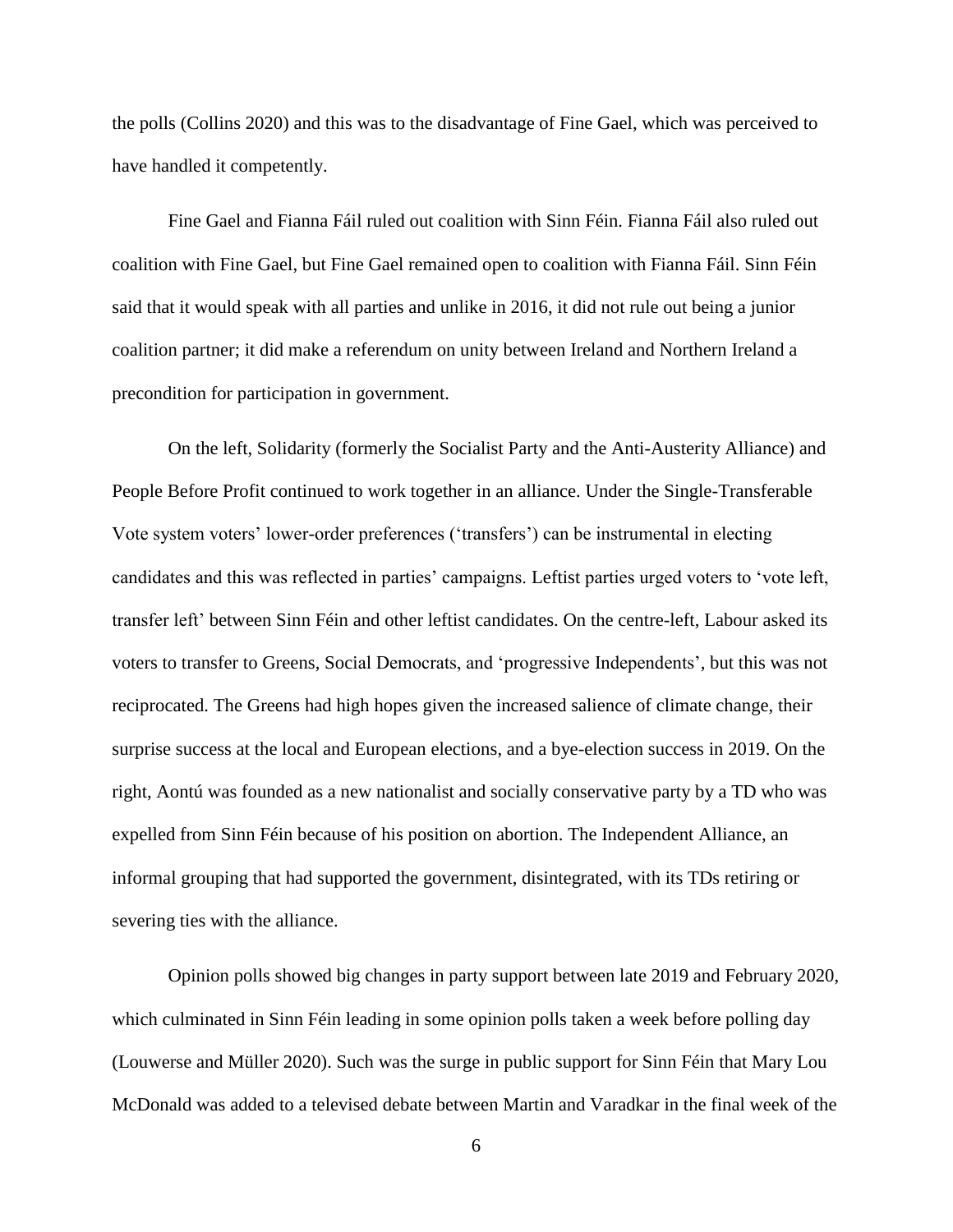campaign. As a result of what transpired in that debate, much of that final week focused on the murder of a 21 year-old man who was beaten to death by Irish Republican Army (IRA) members in 2007, and an attempt shortly thereafter by former IRA member Conor Murphy (a Sinn Féin MP in 2007 and newly-appointed finance minister in Northern Ireland in early 2020), to denigrate the victim by alleging publicly that he was involved in criminality. Mary Lou McDonald was confronted with Murphy's 2007 comments during the televised debate and denied he had made them, but the next day Murphy apologised for his comments and suggested that Mary Lou McDonald's denial was due to a misunderstanding on her part. The victim's mother maintained that Murphy should resign and give the names of those involved in the murder to the police.

### **The result**

2,183,489 valid votes were cast; this represented low turnout at an Irish general election, at 62% of those on the electoral register. Fragmentation in the Dáil reached a new high, at 5.95 'effective' parliamentary parties (Laakso and Taagepera 1979); the results included the smallest ever seat share for a 'largest party' (Fianna Fáil, with 23.8%). For the first time, no two parties could form a majority without the support of other TDs.

Sinn Féin became the largest party by vote share, gaining 10.7 percentage points (p.p.) since 2016. It was the first time in the nearly century-long history of the State that any party other than Fianna Fáil or Fine Gael (and its predecessors) had won a plurality of the vote. Only by virtue of its candidate selection strategy – it nominated just 42 candidates, of which 37 were elected – did Sinn Féin miss out on winning most seats. Its fortunes had changed rapidly: some of its new TDs had failed to win seats on local councils in mid-2019. It won approximately one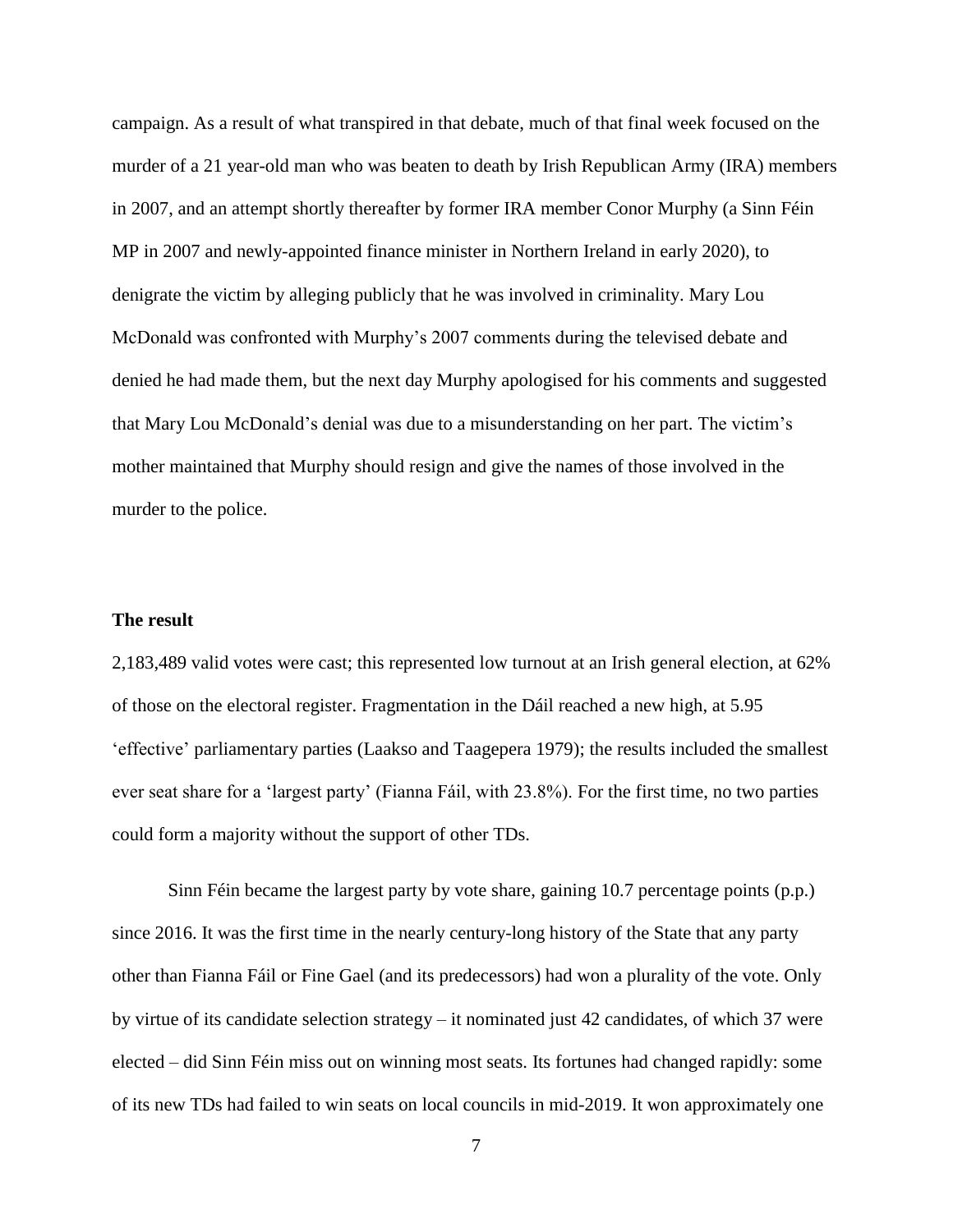third of the vote among under-35s, suggesting that its support for past paramilitary violence does not deter many younger voters. Its support of the IRA continued to cause controversy after polling, when one of its TDs exclaimed 'Up the RA!' during a victory speech.

Fianna Fáil lost vote share (-2.1 p.p.) but held one seat more than Sinn Féin thanks to the automatically-returned Ceann Comhairle (speaker of the Dáil), a Fianna Fáil TD. Fine Gael came close behind, experiencing its second very poor result in as many general elections. It lost 4.6 p.p. of vote share, having lost 10.6 p.p. in 2016. Like in 2016, Fine Gael appeared to have misjudged its campaign message, this time emphasising Brexit while voters' concerns were elsewhere. Among the smaller parties, the Greens were the big winners, with twelve TDs. The Social Democrats gained seats, while Labour and Solidarity/People Before Profit each lost a seat. Non-party TDs collectively retained a high level of representation, comprising nearly one-eighth of the new Dáil.

#### **Table 1.** Results of the Irish general election of February 2020

# [INSERT TABLE 1 HERE]

There was little change in the Dáil's gender balance – or lack thereof. While 31% of candidates were women, thanks in part to the candidate gender quota of 30% introduced ahead of the 2016 general election, just thirty-six women were elected (22.5%); this was a marginal increase on the 35 women elected in 2016 and on the 33 female incumbents at dissolution. When the new government was formed, four women (26.7%) and eleven men held senior ministerial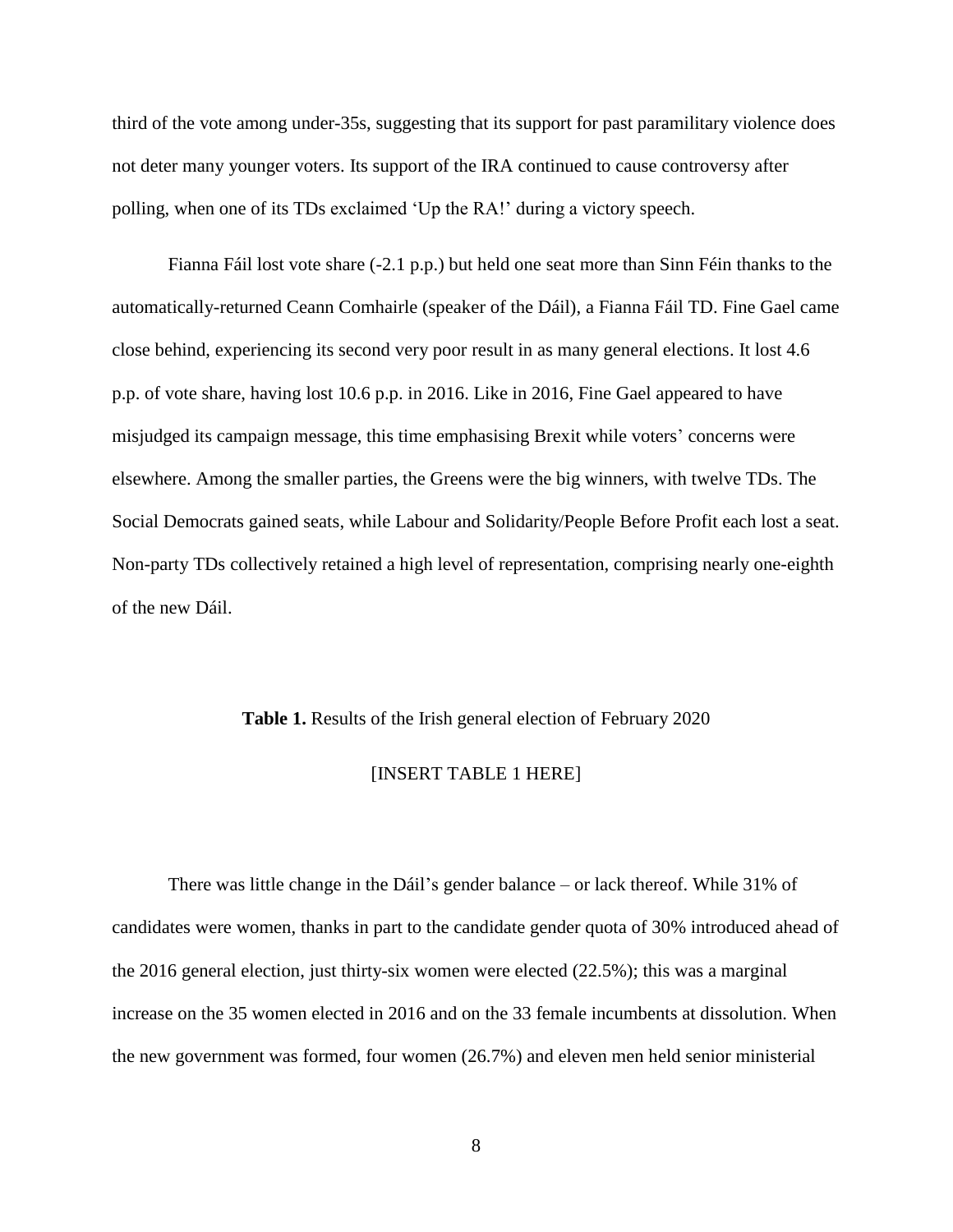positions. The candidate gender quota – which parties must meet on pain of losing part of their public funding – will increase to 40% from 2023.

# **A caretaker government, Covid-19, and – eventually – a new government**

It was to be an eventful 20 weeks between the election and the formation of a new government, the longest government formation period in the history of the State. The first sitting of the new Dáil took place on 20 February and Fianna Fáil's Seán Ó'Fearghail was re-elected Ceann Comhairle in a secret ballot, comfortably defeating non-party TD Denis Naughten. No other party stood a candidate, perhaps reserving their TDs for coalition bargaining. (The Ceann Comhairle has a casting vote in the event of a tie, but does not otherwise vote.)

Although it now held less than one quarter of Dáil seats and three of its ministers no longer held parliamentary seats – an unusual situation in Irish politics – a caretaker government was to lead Ireland's initial response to the Covid-19 health emergency. The threat of Covid-19 had become clear to the Irish health authorities in late January, and they established a National Public Health Emergency Team on Covid-19 comprising officials from the health and social services to advise on Ireland's response. Ireland detected its first case on 29 February and the first known death occurred on 11 March. During the week beginning 9 March, the government announced significant funding for sick pay and the health service; it cancelled St. Patrick's Day gatherings (Ireland's national day); it closed childcare and educational institutions; and it asked pubs to close. On 16 March, it published a National Action Plan on Covid-19 and from 28 March until 18 May it closed most non-essential services and everyone was asked to remain at home, with limited exceptions. Thereafter, restrictions were gradually eased. The government emphasised throughout that its response was led by public health advice. By the time the new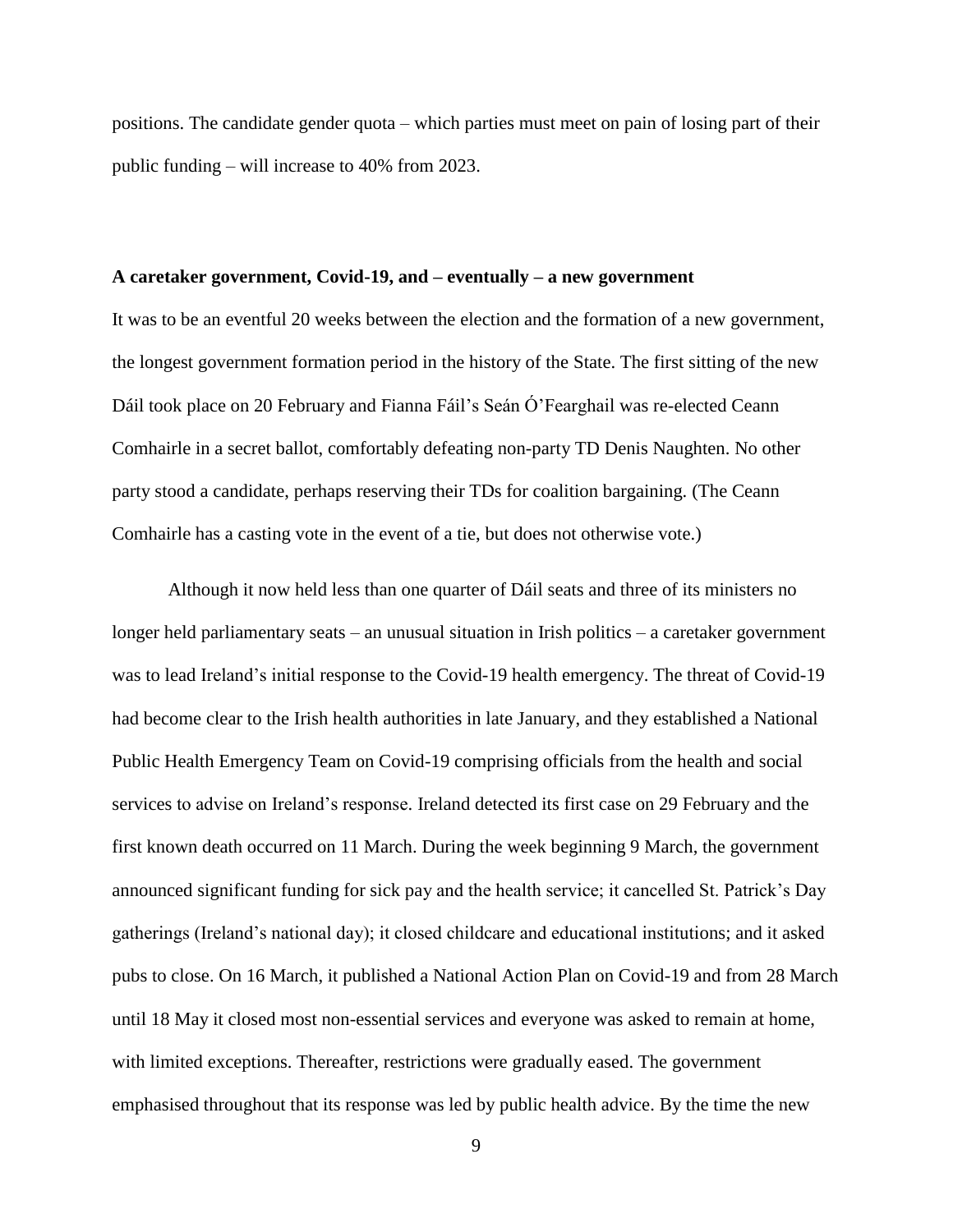government formed at the end of June, more than 1700 people had died from the virus, most of them in April.

In the government formation process, Mary-Lou McDonald took the initiative immediately after the election, talking to the left and centre-left, and describing a Fine Gael-Fianna Fáil coalition as her least preferred outcome. Within days, however, Sinn Féin acknowledged that it could not muster the seats for a viable government. It organised a series of 'Government for Change' rallies, although this was interrupted in early March when detected cases of Covid-19 increased.

Fianna Fáil leader Micheál Martin was in a weak bargaining position, most likely facing a leadership contest if his party again ended up in opposition. Immediately after the election, he had left open the possibility of coalition with Sinn Féin but, deterred by intra-party dissent, he reaffirmed his stated position ruling out such a coalition. He began talks with Fine Gael in March, a decision eased by the need for a new government in the context of the Covid-19 crisis; these talks produced an agreed framework policy document in mid-April. As the government formation process wore on, Fianna Fáil's position weakened further, as it fared very poorly in all published post-election opinion polls. In contrast, Fine Gael's fortunes – and those of its previously embattled health minister – improved during the first months of the Covid-19 crisis (Louwerse and Müller 2020), as it was seen to perform competently and to follow expert advice.

The Green Party became central to many of the most feasible parliamentary majorities due to its size and its broad acceptability as a coalition partner. With its number of TDs having quadrupled at the election, its number of councillors having quadrupled in mid-2019, and its membership quadrupling over the previous two years, it was now a much broader church than before and it was troubled by internal divisions. Several of its new TDs and councillors opposed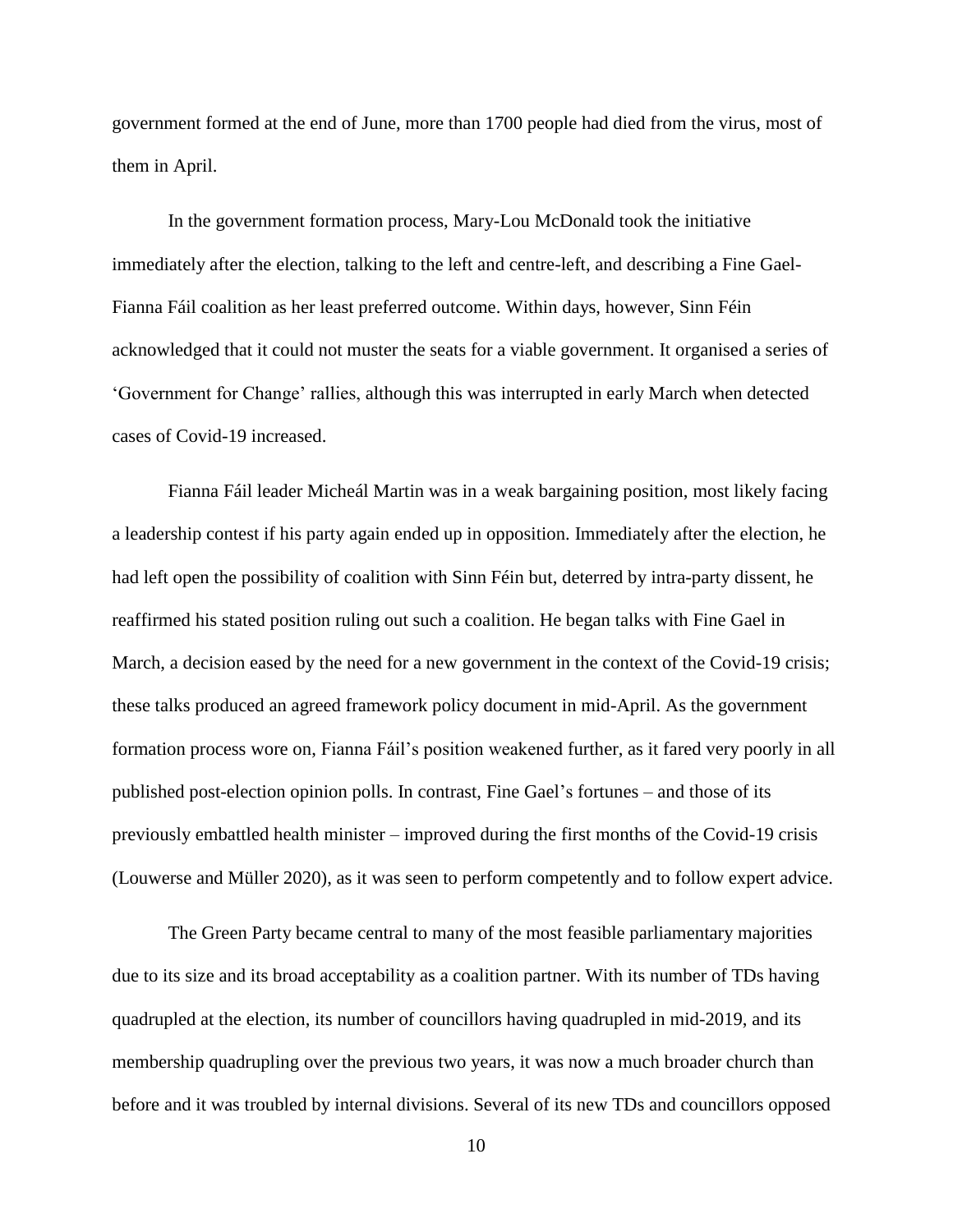entering coalition and the party's deputy leader, Catherine Martin, challenged Éamon Ryan for the party leadership. Martin was appointed head of the party's negotiation team and supported its entry into government, despite initial misgivings. Their participation in government was ultimately supported by 76% of voting party members in a postal ballot, but the leadership contest, held in July, was much closer with Ryan just shading victory.

By June, there was increasing pressure to finalise a coalition agreement. The election of 49 Senators to the Seanad (upper house) by approximately 1,100 elected representatives and 53,000 university graduates had taken place at the end of March, as it must take place within 90 days of the Dáil's dissolution. Constitutionally, the Seanad is not properly constituted until an incoming Taoiseach appoints eleven Senators, meaning that the Oireachtas was unable to legislate until a new Taoiseach was elected. This posed problems: the continuing Covid-19 crisis required a functioning legislature and a stable government. There was also an immediate difficulty: a law that established a non-jury court to hear organised crime and terrorism cases was to expire at the end of June, at which point it would need to be renewed or it would lapse.

After membership votes in the Green Party and Fianna Fáil approved their entry into government, and after Fine Gael did so through an electoral college dominated by its Parliamentary Party, Fianna Fáil's Micheál Martin was elected Taoiseach on 27 June by 93 votes to 63, with the support of the three coalition parties and several Independents. For the first time, the Dáil was sitting in the National Convention Centre to facilitate physical distancing, rather than in its usual home in Leinster House.

Fianna Fáil and Fine Gael held six senior cabinet positions each, and the Greens three. Fine Gael kept finance, foreign affairs, and justice, while Fianna Fáil TDs were appointed to the challenging health and housing portfolios. The Green Party leader oversaw two ministries that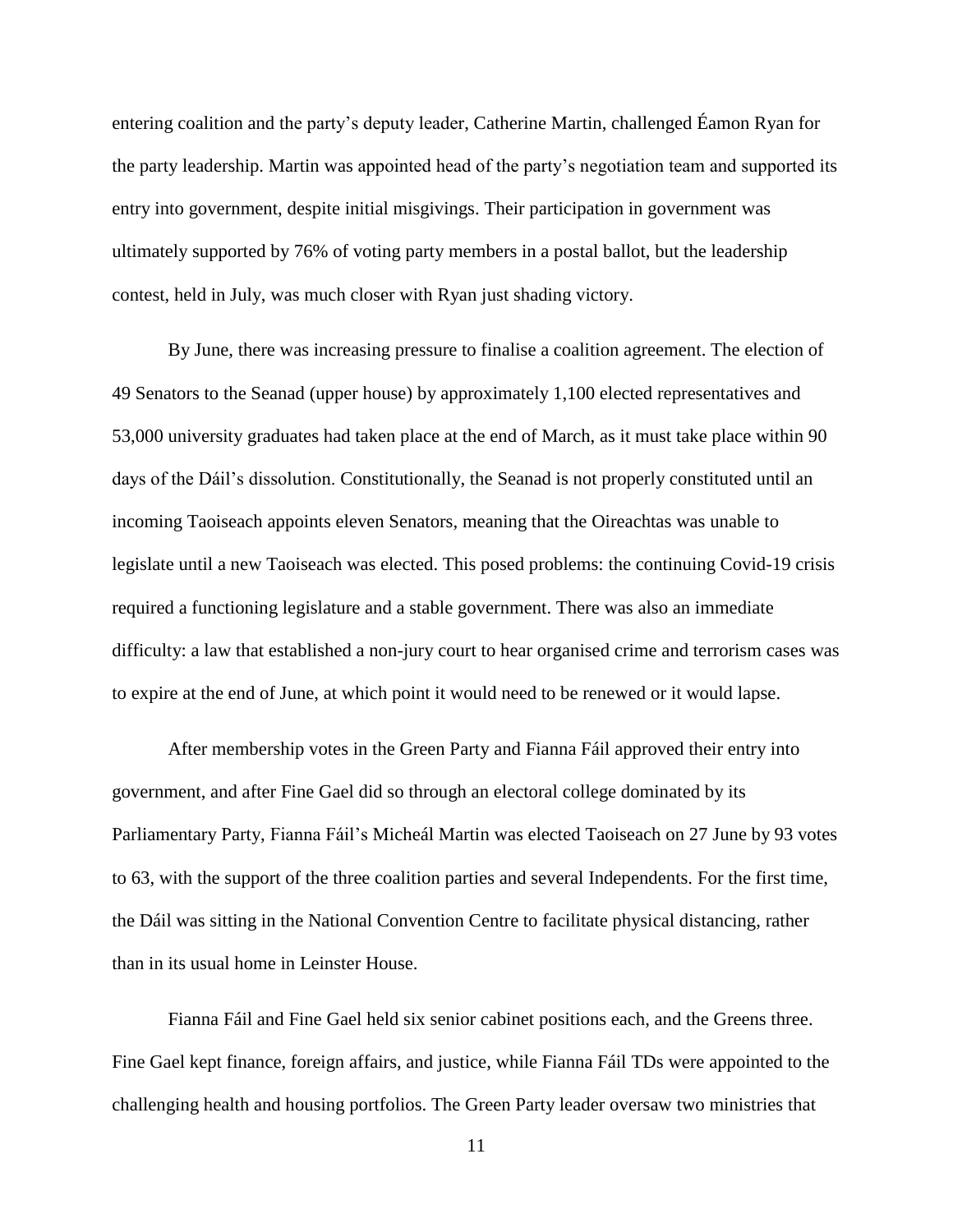were responsible for climate policy and transport and the party secured significant policy concessions in the government programme on issues including climate policy, transport, and the treatment of asylum seekers. Many senior ministers were allocated junior ministers from one or more coalition partners. The government's most unusual feature is its 'rotating Taoiseach', with an agreed resignation date for Micheál Martin of December 2022, at which point he is to give way to the leader of Fine Gael.

The geography of the ministerial appointments caused consternation, with much of the western seaboard unrepresented by a senior cabinet minister. This was resolved when the Fianna Fáil Minister for Agriculture was dismissed after only twelve days in post. He had not disclosed to the Taoiseach that in 2016 he had failed a drink-driving test when returning home from a football match, while driving on a learner's licence. His successor, from the west of the country, lasted little more than a month in office, as he attended an Oireachtas Golf Society dinner in contravention of his own government's Covid-19 public health regulations. Ireland's EU Commissioner was at the dinner too; he also resigned.

Covid-19 and the possibility of the UK leaving the EU without a trade agreement means that many of the parameters within which the 50,000 word government programme is constructed are less certain than would otherwise be the case. The distribution of the economic and social cost of Covid-19 will inevitably be a major political issue. There is also the potential for the UK to leave the EU without a trade agreement at the end of 2020, with grim economic consequences for Ireland. Problems of housing and healthcare provision have not gone away either. These conditions present an opportunity for Sinn Féin, unsullied by government participation, to consolidate its place as a major party and – perhaps – to lead government after the next election.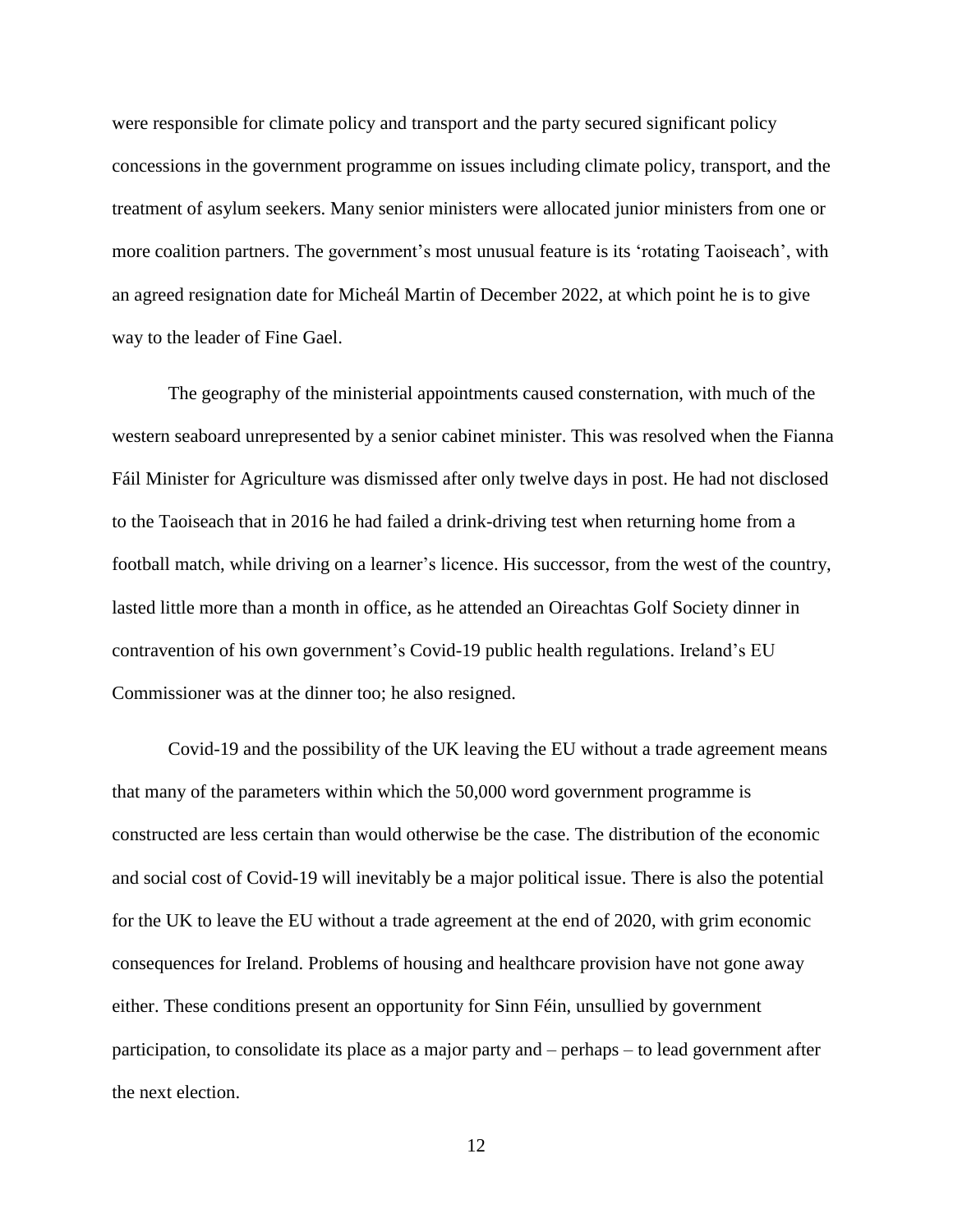#### **Disclosure statement**

No potential conflict of interest was reported by the author.

#### **Notes on contributors**

*Conor Little* is a Lecturer in the Department of Politics and Public Administration at the University of Limerick. His research has been published in journals including *Environmental Politics*, *Irish Political Studies*, the *Journal of European Public Policy, Party Politics, Scandinavian Political Studies,* and *West European Politics*. He has initiated the Irish Policy Agendas Project as part of the Comparative Agendas Project network. [conor.little@ul.ie]

### **ORCID**

Conor Little:<https://orcid.org/0000-0001-5510-3195>

### **References**

- Collins, Stephen 'Detailed Election 2020 Exit Poll Results: How Voters Answered 15 Questions'. *The Irish Times*, February 9 (Accessed August 20, 2020).
- Eberl, Jakob-Moritz, Lena Maria Huber, and Carolina Plescia (2020). 'A Tale of Firsts: the 2019 Austrian Snap Election', *West European Politics*, 43:6, 1350–1363.
- European Commission (2020). 'Standard Eurobarometer surveys', *PublicOpinion - European Commission*,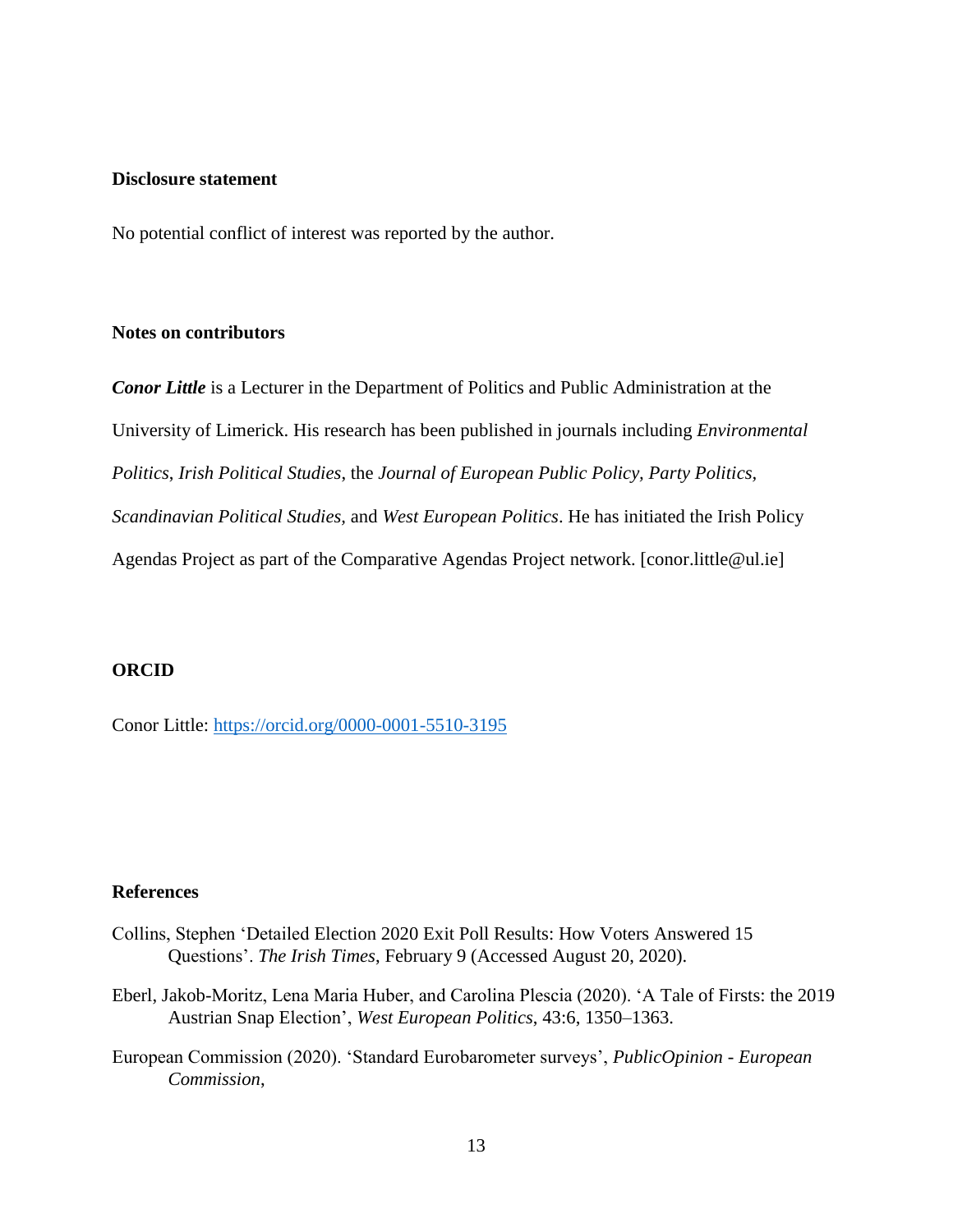https://ec.europa.eu/commfrontoffice/publicopinion/index.cfm/General/index (Accessed August 19, 2020).

- Houses of the Oireachtas (2020*a*). 'Houses of the Oireachtas Open Data APIs', http://data.oireachtas.ie/ (Accessed August 12, 2020).
- Houses of the Oireachtas (2020*b*). '33rd Dáil General Election, 8 February 2020. Election Results', Dublin: Houses of the Oireachtas.
- Laakso, Markku, and Rein Taagepera (1979). '"Effective" Number of Parties. A Measure with Application to West Europe', *Comparative Political Studies*, 12:1, 3–27.
- Little, Conor (2011). 'The General Election of 2011 in the Republic of Ireland: All Changed Utterly?', *West European Politics*, 34:6, 1304–1313.
- Little, Conor (2017). 'The Irish general election of February 2016: towards a new politics or an early election?', *West European Politics*, 40:2, 479–488.
- Little, Conor, and David M. Farrell (, in press). 'The Party System: at a Critical Juncture', in David M. Farrell and Niamh Hardiman (eds.), *Oxford Handbook of Irish Politics*, vol. Oxford: Oxford University Press.
- Louwerse, Tom, and Stefan Müller (2020). *Irish Polling Indicator*, https://pollingindicator.com (Accessed August 20, 2020).
- O'Malley, Eoin (2019). 'Can a Government Continue in Office If It Loses a Motion of Confidence in a Minister?', *Irish Politics Forum*, https://politicalreform.ie/2019/12/04/can-a-government-continue-in-office-if-it-loses-amotion-of-confidence-in-a-minister/ (Accessed September 16, 2020).
- Park, Kirsty, and Jane Suiter (in press). 'Media and the Election: Social and Traditional Media Narratives in the Campaign', in Michael Gallagher, Michael Marsh, and Theresa Reidy (eds.), *How Ireland Voted 2020: The End of an Era*. Basingstoke: Palgrave MacMillan.
- Pilet, Jean-Benoit (2020). 'Hard Times for Governing Parties: the 2019 Federal Elections in Belgium', *West European Politics*, 0:0, 1–11.
- Prosser, Christopher (2020). 'The End of the EU Affair: the UK General Election of 2019', *West European Politics*, 0:0, 1–12.
- Rodon, Toni (2020). 'The Spanish Electoral Cycle of 2019: a Tale of Two Countries', *West European Politics*, 43:7, 1490–1512.
- Taylor, Cliff, and Pat Leahy 'Sinn Féin Surge Driven by Younger Urban Voters'. *The Irish Times*, February 7 (Accessed August 20, 2020).